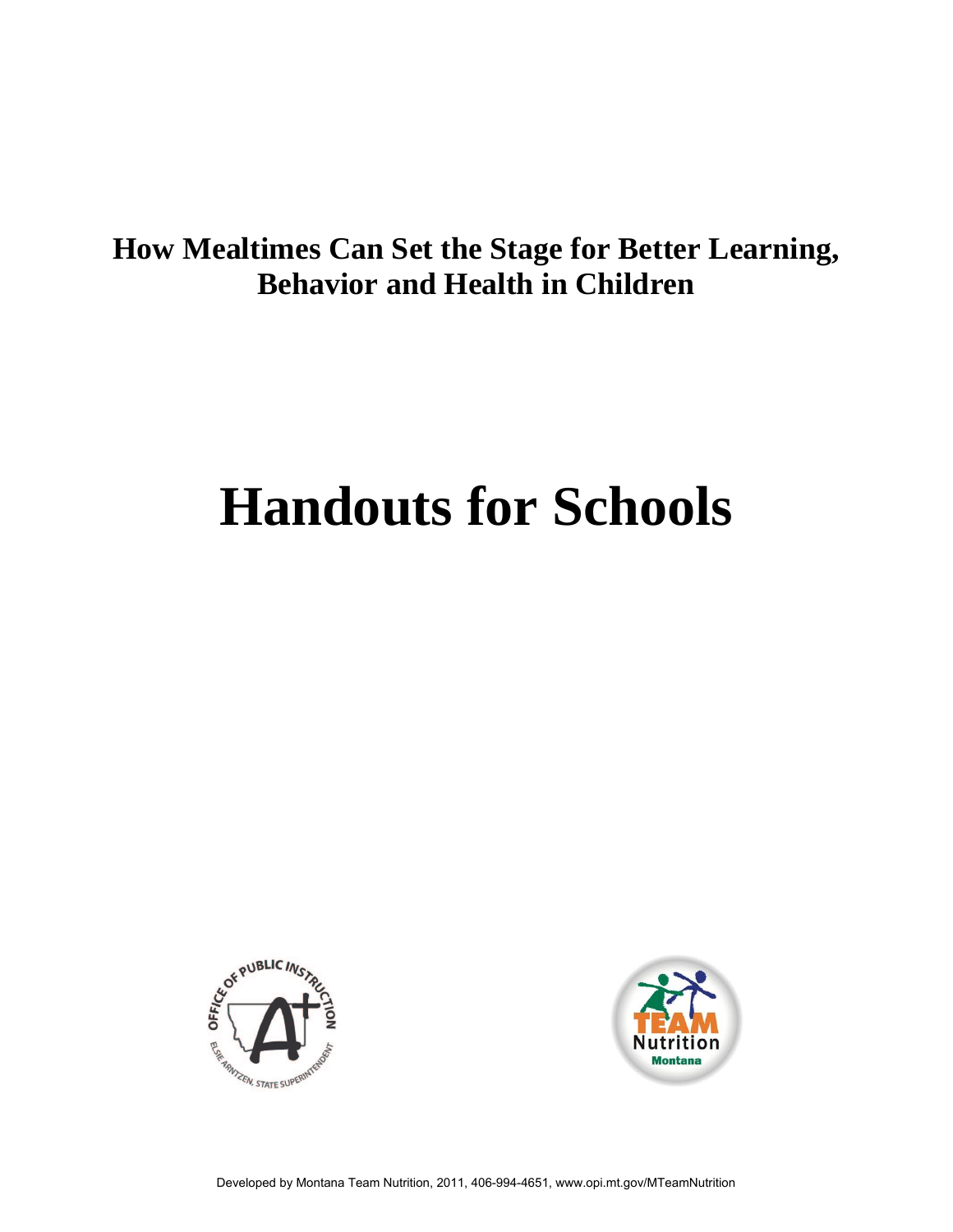### **Setting the Stage for Healthy and Happy Customers with a Positive Mealtime Approach**

**Purpose:** Raise awareness on the important role school cafeterias play in helping children create positive relationships with food.

**Target Audience:** school administrators, school food service professionals, teachers and school aides.

### **School's have the opportunity to create and support a pleasant and positive mealtime environment.**

- Mealtime should be a time for students to relax, socialize and nourish their bodies and minds. When the mealtime/cafeteria environment is pleasant, students eat better, do better in their academic coursework, and have fewer behavioral problems.
- Many kids are undernourished, even if they are overfed. School meals provide key nutrients for students to grow and learn to their full potential. School meals may be the only reliable meal of the day for some students.
- School meals should serve as a learning laboratory for developing healthy eating habits and acceptable meal time behaviors. Enjoying good food with friends in a welcoming, safe surrounding could be the best part of the school day. It also shows that schools value the importance of meal time.
- Sometimes, school cafeterias are not so inviting: students are pressured to eat, supervising adults are not trained in how to be supportive at mealtime, students are not allowed to talk during meals, and meals are consumed in a hurry to get outside. This training addresses a variety of these issues and how to turn these issues into positive meal time practices.
- A Healthy Feeding Approach requires effective teamwork and communication amongst administrators, teachers, aides, school food service staff, students and parents.

### **Why is this important?**

- 1. The experiences which kids have now with food/meals will shape their future/life-long relationships with food. The goal is to develop healthy, capable and competent eaters.
- 2. Meals consumed at school are essential to the growth of healthy students- bodies, minds and behaviors.
- 3. It's good for the bottom line; increased revenue to schools if more students participate in school meals programs (breakfast and lunch).

### **Healthy and Positive Mealtime Approach Based on the Ellyn Satter Approach to Feeding and the Division of Responsibility in Feeding\*.**

- Kids eat better if they are not pressured.
- Kids eat unpredictably, waste food, and are leery of trying new foods.
- Kids stop eating and drinking when they are full.

As recommended by nutrition experts, we support a philosophy that implements a *division of responsibility between adults and children* at mealtime. Simply put,

- **Adults decide the** *what, when***, and** *where* **of feeding at school**
- **Children decide** *whether they will choose to eat the foods offered and how much to eat*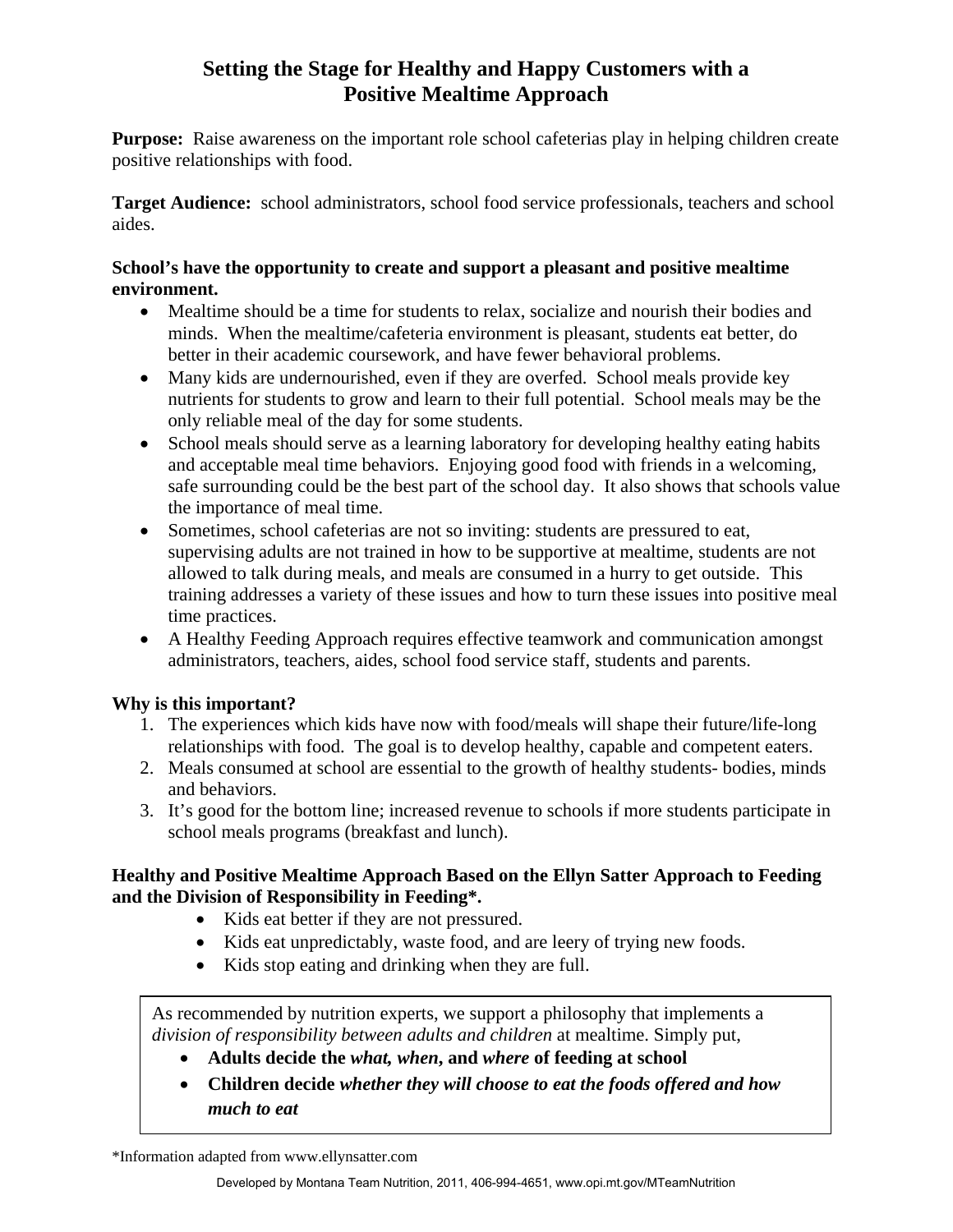

## **Mealtime**

## **Philosophy**

 \_\_\_\_\_\_\_\_\_\_\_School District takes pride in helping children develop healthy eating habits while at school. We are taking several steps to serve healthful, appealing meals that are consistent with the recommendations of the USDA MyPlate.

 As recommended by nutrition experts, we support a philosophy  that implements a *division of responsibility between adults and children* at mealtime. Simply put,

- • Adults decide the *what, when*, and *where* of feeding at school
- Children decide *whether they will choose to eat the foods offered and how much to eat*

 We encourage every adult to be a healthy role model for children and to enjoy healthful foods and drinks at mealtime. Adults will not persuade, force, or shame a child into consuming any food or beverage. While we encourage children to try all foods, they can politely refuse a new food, taste a tiny amount, or simply enjoy it!

 This information was adapted from material from Ellen Satter, MS, RD, LCSW, BSD, and Dayle Hayes, MS, RD for Head Start, Inc. in Billings, Montana.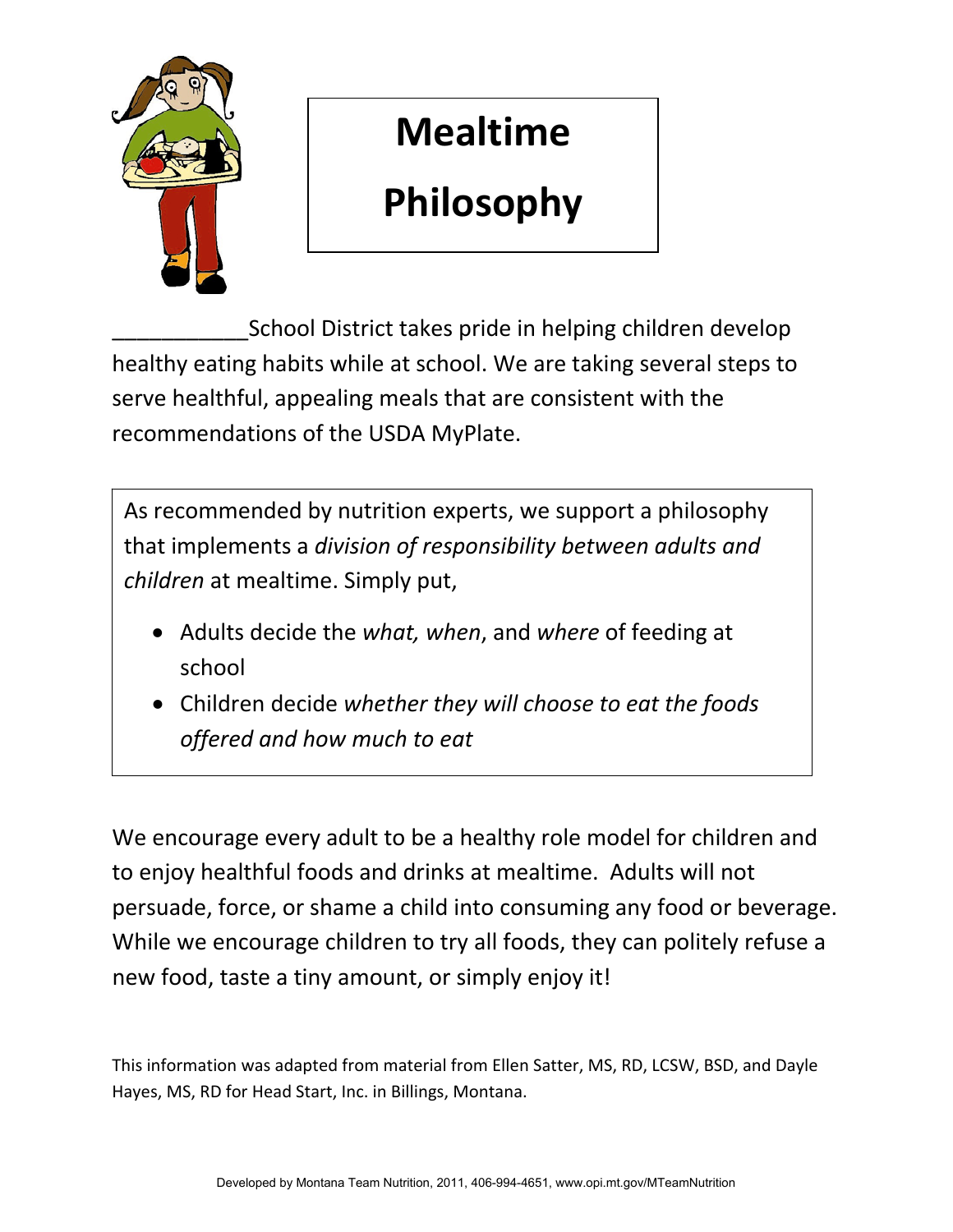### **What to Say and What Not to Say in School Cafeterias**



School cafeterias can help students develop healthy relationships with food. What you say can make mealtime pleasant or intimidating. All children deserve to eat lunch in a happy, welcoming and positive surrounding. Negative phrases can easily be changed into positive, helpful ones! Given time, patience and support, students can practice becoming healthy eaters.

| Finish your milk.<br>Are you still thirsty?<br>Are you finished with your milk?<br>You didn't eat enough of your lunch.<br>Did you get enough to eat today?<br>Is your tummy full?<br>Are you finished with your lunch?<br>Phrases like this override a child's ability to eat/drink to their own satiety. It is<br>Phrases like this help children recognize when they are full. Teach them to listen<br>better for a child to stop eating/drinking when they are full than when all of the<br>to their body's feeling of hunger and fullness. It is best to stop eating when they<br>food or milk is gone; otherwise they get used to over-eating.<br>are full.<br>You need to try one bite of that.<br>You are in charge of choosing which foods on your tray to eat.<br>Please take a "No Thank You" bite for the cook.<br>Everybody likes different foods, don't they?<br>If you don't like something on your tray, you don't have to eat it.<br>You should try that, it is really good.<br>You might decide to try a bite of that the next time.<br>Phrases like this put pressure on children to eat and to try new foods. Children<br>Phrases like this allow children the opportunity to choose which foods and how<br>much to eat. This is a safe and pleasant feeling, knowing that they do not have<br>will like foods less if they are coerced, bribed or forced to eat them; this<br>includes being asked to take one bite of everything. Cooks should not take it<br>to try one bite of everything. It is a positive approach to offering a variety of<br>personally if children refuse certain foods. Aides should not pressure children<br>foods.<br>to try one bite.<br>No dessert until you have eaten all of your _<br>We serve dessert with lunch.<br>(main dish, fruit and vegetables, lunch tray, etc)<br>Everyone gets one serving of dessert.<br>Offering some foods, like dessert, in reward for finishing other foods, like<br>Treat dessert like any other part of the meal component. Offer it with the lunch.<br>Offer only one portion and do not offer seconds on dessert. It is OK for a child<br>vegetables, makes some foods seem better than others. Getting a reward for<br>to eat the dessert first, with or after their lunch meal.<br>finishing everything on the lunch tray can lead to overeating.<br>You have five more minutes to enjoy your lunch.<br>Hurry, you only have five more minutes to finish your lunch! | <b>Phrases that HINDER</b> | <b>Phrases that HELP</b>                       |
|-----------------------------------------------------------------------------------------------------------------------------------------------------------------------------------------------------------------------------------------------------------------------------------------------------------------------------------------------------------------------------------------------------------------------------------------------------------------------------------------------------------------------------------------------------------------------------------------------------------------------------------------------------------------------------------------------------------------------------------------------------------------------------------------------------------------------------------------------------------------------------------------------------------------------------------------------------------------------------------------------------------------------------------------------------------------------------------------------------------------------------------------------------------------------------------------------------------------------------------------------------------------------------------------------------------------------------------------------------------------------------------------------------------------------------------------------------------------------------------------------------------------------------------------------------------------------------------------------------------------------------------------------------------------------------------------------------------------------------------------------------------------------------------------------------------------------------------------------------------------------------------------------------------------------------------------------------------------------------------------------------------------------------------------------------------------------------------------------------------------------------------------------------------------------------------------------------------------------------------------------------------------------------------------------------------------------------------------------------------------------------------------------------------------------------------------------------------------|----------------------------|------------------------------------------------|
|                                                                                                                                                                                                                                                                                                                                                                                                                                                                                                                                                                                                                                                                                                                                                                                                                                                                                                                                                                                                                                                                                                                                                                                                                                                                                                                                                                                                                                                                                                                                                                                                                                                                                                                                                                                                                                                                                                                                                                                                                                                                                                                                                                                                                                                                                                                                                                                                                                                                 |                            |                                                |
|                                                                                                                                                                                                                                                                                                                                                                                                                                                                                                                                                                                                                                                                                                                                                                                                                                                                                                                                                                                                                                                                                                                                                                                                                                                                                                                                                                                                                                                                                                                                                                                                                                                                                                                                                                                                                                                                                                                                                                                                                                                                                                                                                                                                                                                                                                                                                                                                                                                                 |                            |                                                |
|                                                                                                                                                                                                                                                                                                                                                                                                                                                                                                                                                                                                                                                                                                                                                                                                                                                                                                                                                                                                                                                                                                                                                                                                                                                                                                                                                                                                                                                                                                                                                                                                                                                                                                                                                                                                                                                                                                                                                                                                                                                                                                                                                                                                                                                                                                                                                                                                                                                                 |                            |                                                |
|                                                                                                                                                                                                                                                                                                                                                                                                                                                                                                                                                                                                                                                                                                                                                                                                                                                                                                                                                                                                                                                                                                                                                                                                                                                                                                                                                                                                                                                                                                                                                                                                                                                                                                                                                                                                                                                                                                                                                                                                                                                                                                                                                                                                                                                                                                                                                                                                                                                                 |                            |                                                |
|                                                                                                                                                                                                                                                                                                                                                                                                                                                                                                                                                                                                                                                                                                                                                                                                                                                                                                                                                                                                                                                                                                                                                                                                                                                                                                                                                                                                                                                                                                                                                                                                                                                                                                                                                                                                                                                                                                                                                                                                                                                                                                                                                                                                                                                                                                                                                                                                                                                                 |                            |                                                |
|                                                                                                                                                                                                                                                                                                                                                                                                                                                                                                                                                                                                                                                                                                                                                                                                                                                                                                                                                                                                                                                                                                                                                                                                                                                                                                                                                                                                                                                                                                                                                                                                                                                                                                                                                                                                                                                                                                                                                                                                                                                                                                                                                                                                                                                                                                                                                                                                                                                                 |                            |                                                |
|                                                                                                                                                                                                                                                                                                                                                                                                                                                                                                                                                                                                                                                                                                                                                                                                                                                                                                                                                                                                                                                                                                                                                                                                                                                                                                                                                                                                                                                                                                                                                                                                                                                                                                                                                                                                                                                                                                                                                                                                                                                                                                                                                                                                                                                                                                                                                                                                                                                                 |                            |                                                |
|                                                                                                                                                                                                                                                                                                                                                                                                                                                                                                                                                                                                                                                                                                                                                                                                                                                                                                                                                                                                                                                                                                                                                                                                                                                                                                                                                                                                                                                                                                                                                                                                                                                                                                                                                                                                                                                                                                                                                                                                                                                                                                                                                                                                                                                                                                                                                                                                                                                                 |                            |                                                |
|                                                                                                                                                                                                                                                                                                                                                                                                                                                                                                                                                                                                                                                                                                                                                                                                                                                                                                                                                                                                                                                                                                                                                                                                                                                                                                                                                                                                                                                                                                                                                                                                                                                                                                                                                                                                                                                                                                                                                                                                                                                                                                                                                                                                                                                                                                                                                                                                                                                                 |                            |                                                |
|                                                                                                                                                                                                                                                                                                                                                                                                                                                                                                                                                                                                                                                                                                                                                                                                                                                                                                                                                                                                                                                                                                                                                                                                                                                                                                                                                                                                                                                                                                                                                                                                                                                                                                                                                                                                                                                                                                                                                                                                                                                                                                                                                                                                                                                                                                                                                                                                                                                                 |                            |                                                |
|                                                                                                                                                                                                                                                                                                                                                                                                                                                                                                                                                                                                                                                                                                                                                                                                                                                                                                                                                                                                                                                                                                                                                                                                                                                                                                                                                                                                                                                                                                                                                                                                                                                                                                                                                                                                                                                                                                                                                                                                                                                                                                                                                                                                                                                                                                                                                                                                                                                                 |                            |                                                |
|                                                                                                                                                                                                                                                                                                                                                                                                                                                                                                                                                                                                                                                                                                                                                                                                                                                                                                                                                                                                                                                                                                                                                                                                                                                                                                                                                                                                                                                                                                                                                                                                                                                                                                                                                                                                                                                                                                                                                                                                                                                                                                                                                                                                                                                                                                                                                                                                                                                                 |                            |                                                |
|                                                                                                                                                                                                                                                                                                                                                                                                                                                                                                                                                                                                                                                                                                                                                                                                                                                                                                                                                                                                                                                                                                                                                                                                                                                                                                                                                                                                                                                                                                                                                                                                                                                                                                                                                                                                                                                                                                                                                                                                                                                                                                                                                                                                                                                                                                                                                                                                                                                                 |                            |                                                |
|                                                                                                                                                                                                                                                                                                                                                                                                                                                                                                                                                                                                                                                                                                                                                                                                                                                                                                                                                                                                                                                                                                                                                                                                                                                                                                                                                                                                                                                                                                                                                                                                                                                                                                                                                                                                                                                                                                                                                                                                                                                                                                                                                                                                                                                                                                                                                                                                                                                                 |                            |                                                |
|                                                                                                                                                                                                                                                                                                                                                                                                                                                                                                                                                                                                                                                                                                                                                                                                                                                                                                                                                                                                                                                                                                                                                                                                                                                                                                                                                                                                                                                                                                                                                                                                                                                                                                                                                                                                                                                                                                                                                                                                                                                                                                                                                                                                                                                                                                                                                                                                                                                                 |                            |                                                |
|                                                                                                                                                                                                                                                                                                                                                                                                                                                                                                                                                                                                                                                                                                                                                                                                                                                                                                                                                                                                                                                                                                                                                                                                                                                                                                                                                                                                                                                                                                                                                                                                                                                                                                                                                                                                                                                                                                                                                                                                                                                                                                                                                                                                                                                                                                                                                                                                                                                                 |                            |                                                |
|                                                                                                                                                                                                                                                                                                                                                                                                                                                                                                                                                                                                                                                                                                                                                                                                                                                                                                                                                                                                                                                                                                                                                                                                                                                                                                                                                                                                                                                                                                                                                                                                                                                                                                                                                                                                                                                                                                                                                                                                                                                                                                                                                                                                                                                                                                                                                                                                                                                                 |                            |                                                |
|                                                                                                                                                                                                                                                                                                                                                                                                                                                                                                                                                                                                                                                                                                                                                                                                                                                                                                                                                                                                                                                                                                                                                                                                                                                                                                                                                                                                                                                                                                                                                                                                                                                                                                                                                                                                                                                                                                                                                                                                                                                                                                                                                                                                                                                                                                                                                                                                                                                                 |                            |                                                |
|                                                                                                                                                                                                                                                                                                                                                                                                                                                                                                                                                                                                                                                                                                                                                                                                                                                                                                                                                                                                                                                                                                                                                                                                                                                                                                                                                                                                                                                                                                                                                                                                                                                                                                                                                                                                                                                                                                                                                                                                                                                                                                                                                                                                                                                                                                                                                                                                                                                                 |                            |                                                |
|                                                                                                                                                                                                                                                                                                                                                                                                                                                                                                                                                                                                                                                                                                                                                                                                                                                                                                                                                                                                                                                                                                                                                                                                                                                                                                                                                                                                                                                                                                                                                                                                                                                                                                                                                                                                                                                                                                                                                                                                                                                                                                                                                                                                                                                                                                                                                                                                                                                                 |                            |                                                |
|                                                                                                                                                                                                                                                                                                                                                                                                                                                                                                                                                                                                                                                                                                                                                                                                                                                                                                                                                                                                                                                                                                                                                                                                                                                                                                                                                                                                                                                                                                                                                                                                                                                                                                                                                                                                                                                                                                                                                                                                                                                                                                                                                                                                                                                                                                                                                                                                                                                                 |                            |                                                |
|                                                                                                                                                                                                                                                                                                                                                                                                                                                                                                                                                                                                                                                                                                                                                                                                                                                                                                                                                                                                                                                                                                                                                                                                                                                                                                                                                                                                                                                                                                                                                                                                                                                                                                                                                                                                                                                                                                                                                                                                                                                                                                                                                                                                                                                                                                                                                                                                                                                                 |                            |                                                |
|                                                                                                                                                                                                                                                                                                                                                                                                                                                                                                                                                                                                                                                                                                                                                                                                                                                                                                                                                                                                                                                                                                                                                                                                                                                                                                                                                                                                                                                                                                                                                                                                                                                                                                                                                                                                                                                                                                                                                                                                                                                                                                                                                                                                                                                                                                                                                                                                                                                                 |                            |                                                |
|                                                                                                                                                                                                                                                                                                                                                                                                                                                                                                                                                                                                                                                                                                                                                                                                                                                                                                                                                                                                                                                                                                                                                                                                                                                                                                                                                                                                                                                                                                                                                                                                                                                                                                                                                                                                                                                                                                                                                                                                                                                                                                                                                                                                                                                                                                                                                                                                                                                                 |                            |                                                |
|                                                                                                                                                                                                                                                                                                                                                                                                                                                                                                                                                                                                                                                                                                                                                                                                                                                                                                                                                                                                                                                                                                                                                                                                                                                                                                                                                                                                                                                                                                                                                                                                                                                                                                                                                                                                                                                                                                                                                                                                                                                                                                                                                                                                                                                                                                                                                                                                                                                                 |                            |                                                |
|                                                                                                                                                                                                                                                                                                                                                                                                                                                                                                                                                                                                                                                                                                                                                                                                                                                                                                                                                                                                                                                                                                                                                                                                                                                                                                                                                                                                                                                                                                                                                                                                                                                                                                                                                                                                                                                                                                                                                                                                                                                                                                                                                                                                                                                                                                                                                                                                                                                                 |                            | Fill up your tummies in the next five minutes. |
|                                                                                                                                                                                                                                                                                                                                                                                                                                                                                                                                                                                                                                                                                                                                                                                                                                                                                                                                                                                                                                                                                                                                                                                                                                                                                                                                                                                                                                                                                                                                                                                                                                                                                                                                                                                                                                                                                                                                                                                                                                                                                                                                                                                                                                                                                                                                                                                                                                                                 |                            |                                                |
| Putting time limits on eating can pressure children to eat too much too quickly<br>While time limits are necessary, you can make them positive. Pleasant time                                                                                                                                                                                                                                                                                                                                                                                                                                                                                                                                                                                                                                                                                                                                                                                                                                                                                                                                                                                                                                                                                                                                                                                                                                                                                                                                                                                                                                                                                                                                                                                                                                                                                                                                                                                                                                                                                                                                                                                                                                                                                                                                                                                                                                                                                                   |                            |                                                |
| and make mealtime a stressful and rushed event.<br>reminders such as calm, short phrases or playing music can be used to help                                                                                                                                                                                                                                                                                                                                                                                                                                                                                                                                                                                                                                                                                                                                                                                                                                                                                                                                                                                                                                                                                                                                                                                                                                                                                                                                                                                                                                                                                                                                                                                                                                                                                                                                                                                                                                                                                                                                                                                                                                                                                                                                                                                                                                                                                                                                   |                            |                                                |
| children gauge the time left to eat.<br>Adapted from "What you Say Really Matters" in Feeding Young Children in Group Settings, Dr. Janice Fletcher and Dr. Laurel Branen, University of Idaho                                                                                                                                                                                                                                                                                                                                                                                                                                                                                                                                                                                                                                                                                                                                                                                                                                                                                                                                                                                                                                                                                                                                                                                                                                                                                                                                                                                                                                                                                                                                                                                                                                                                                                                                                                                                                                                                                                                                                                                                                                                                                                                                                                                                                                                                  |                            |                                                |

and from USD A MyPlate for Preschoolers. Developed by Montana Team Nutrition, June 2009, [stenberg@montana.edu](mailto:stenberg@montana.edu), phone (406) 994-7217.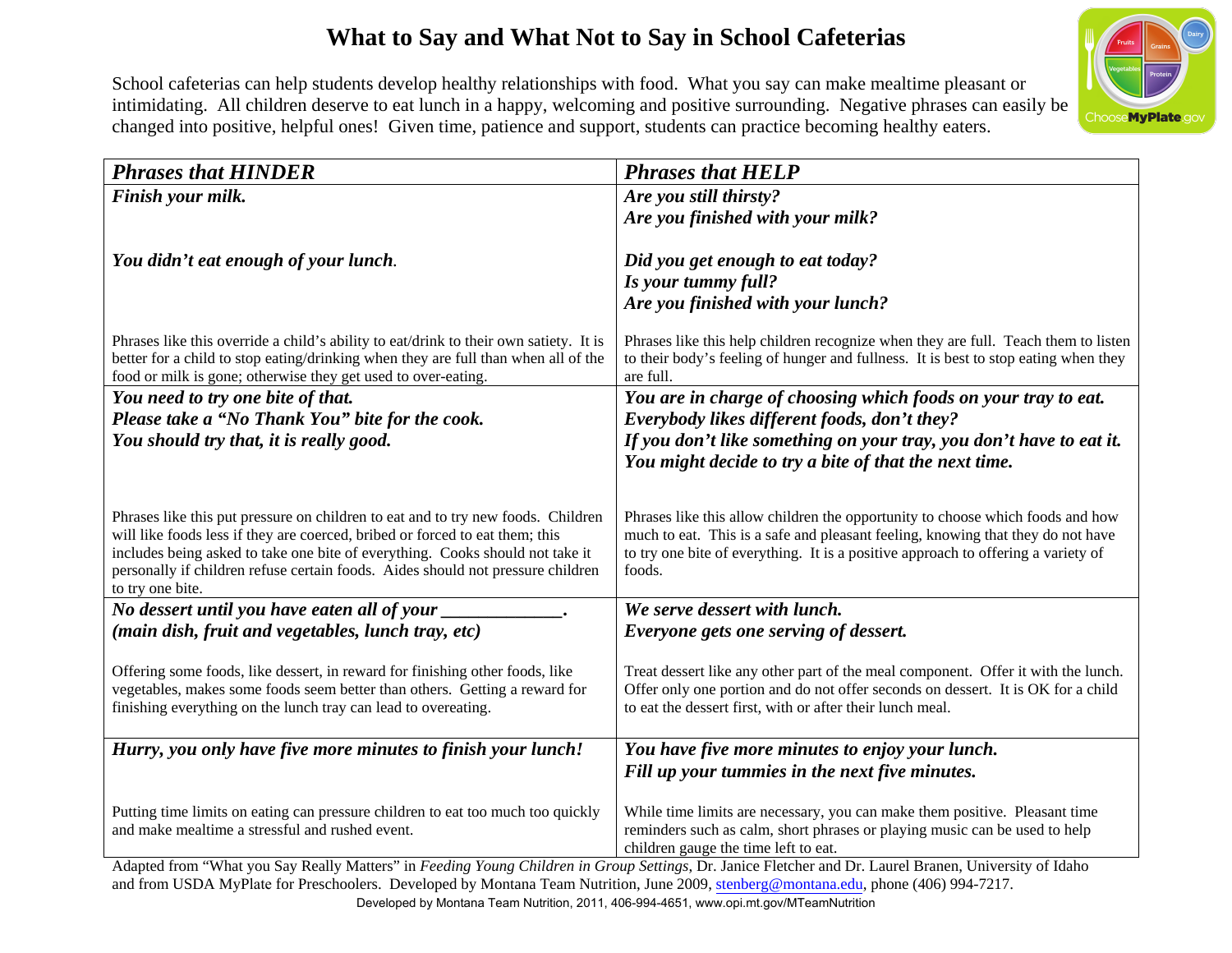## Best Practices for School Lunch to Ensure Children are Ready to Learn in the Afternoon

- **1. Insure that meal scheduling is appropriate.** It is recommended that lunch be scheduled between 11:00 a.m. and 1:00 p.m. Breakfast may be scheduled up to two hours before lunch in schools that provide a breakfast as part of the school day.
- 2. **Insure that there is adequate time to eat.** Nutritionists and educators recommend that children have at least 20 minutes to eat a lunch meal after sitting down. Children need at least 10 minutes after receiving a breakfast meal to eat.
- 3. **Implement a "recess before lunch" (RBL) schedule**. Allowing elementary children to play first and then eat their lunch benefits students, teachers, and administrators. Studies show that RBL:
	- Improves the nutritional quality of children's meals and increases lunch and milk consumption
	- Decreases food waste
	- Improves cafeteria and classroom behavior
	- Decreases discipline referrals in the afternoon
- 4. **Follow the "Division of Responsibility" mealtime philosophy to help children develop healthy eating habits.** In this approach:
	- Adults decide the what, when, and where of feeding

• Children decide the *how much* and whether of eating Offer small portions when introducing new foods so children do not feel overwhelmed. Successful implementation of this philosophy includes education of staff, students, and parents, as well as posting information in the cafeteria.

5. **Train lunch aides and food service staff on mealtime philosophy each year.** Staff will follow the Division of Responsibility philosophy and will not entice, persuade, or force children to take food or eat food they don't want.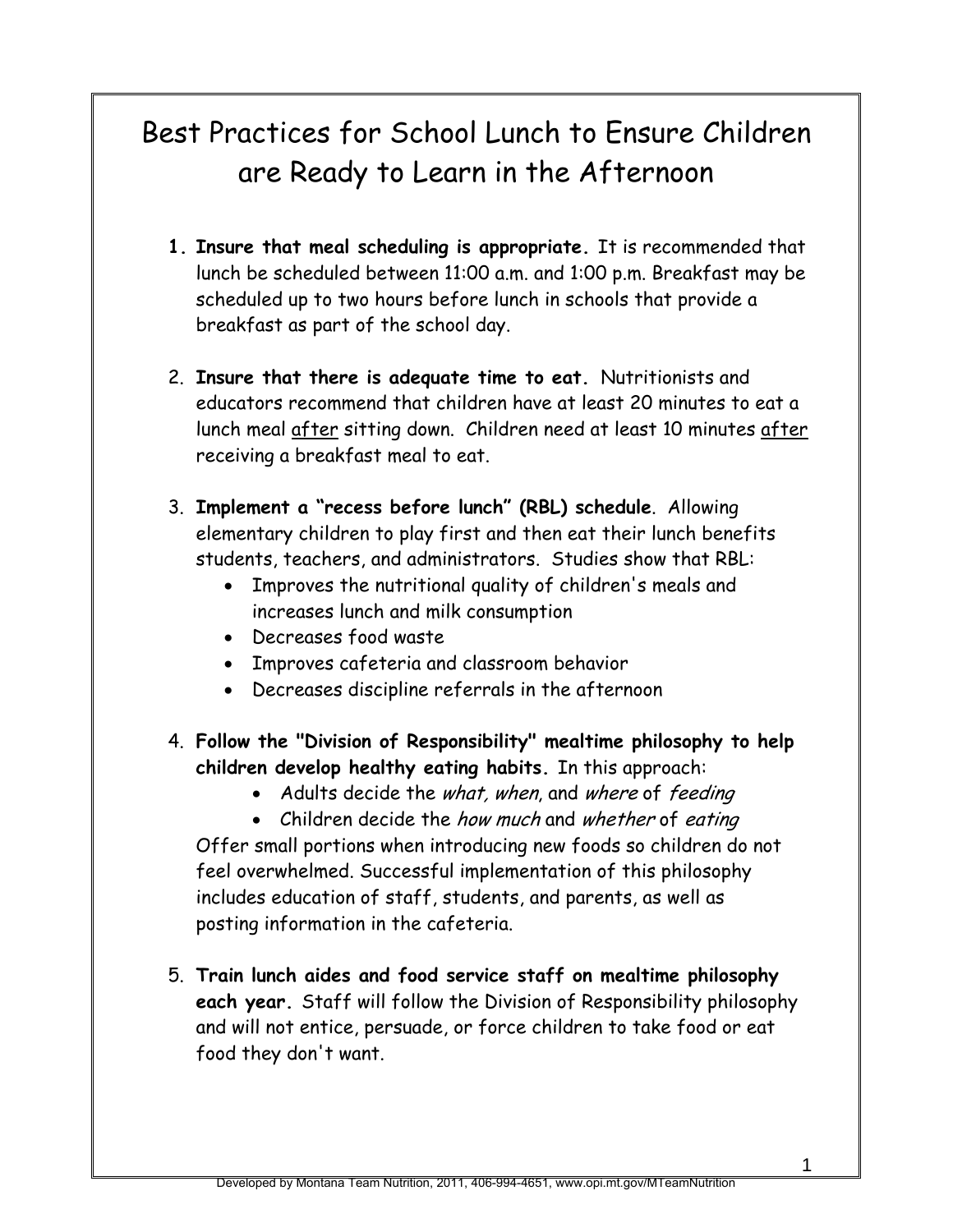- 6. **Encourage teachers and other staff to eat with students**. A recent study found that when a teacher is present during mealtime to encourage children to try new foods and select a variety of foods, food consumption, and milk intake all improve.
- 7. **Offer choices to children through menu selection**. Children eat better when offered a choice, especially when it comes to fruits and vegetables. Try offering two choices of fruits and vegetables a day. It can be as simple as fresh grapes and applesauce or raw carrots and cooked whole kernel corn.
- 8. **Create a pleasant and attractive eating environment.** Survey teachers, parents and students about ways to make the eating experience more enjoyable. Possibilities include:
	- Play music to alert the children to go outside; avoid the use of whistles, traffic lights or eating in silence
	- Make cafeteria décor colorful and attractive with murals and student artwork
	- Signage can help direct children to menu choices and reinforce the mealtime philosophy
- 9. **Encourage adults to model healthy habits in the cafeteria**.

Encourage staff to occasionally eat school lunch with the students so that students see them making healthy food choices. Every adult can be a healthy role model by eating healthful foods or being physically active with children. School lunch is also a great opportunity to reinforce good table manners and socialize with the students.

10. **Kindergarten and first grade children usually need a nutritious, sit down snack without other activities mid-morning or mid-afternoon.**  Small children usually need nourishment every couple of hours to sustain their brain power and energy needs.

### **"Hungry children can't learn: Set up feeding practices that allow children to be fed adequately for brain power and growth.**

 State University, Bozeman, January 2009. [kbark@mt.gov](mailto:kbark@mt.gov) or (406)-994-5641.*"*  This information is brought to you by: Katie Bark, RD, Montana Team Nutrition Program, Montana